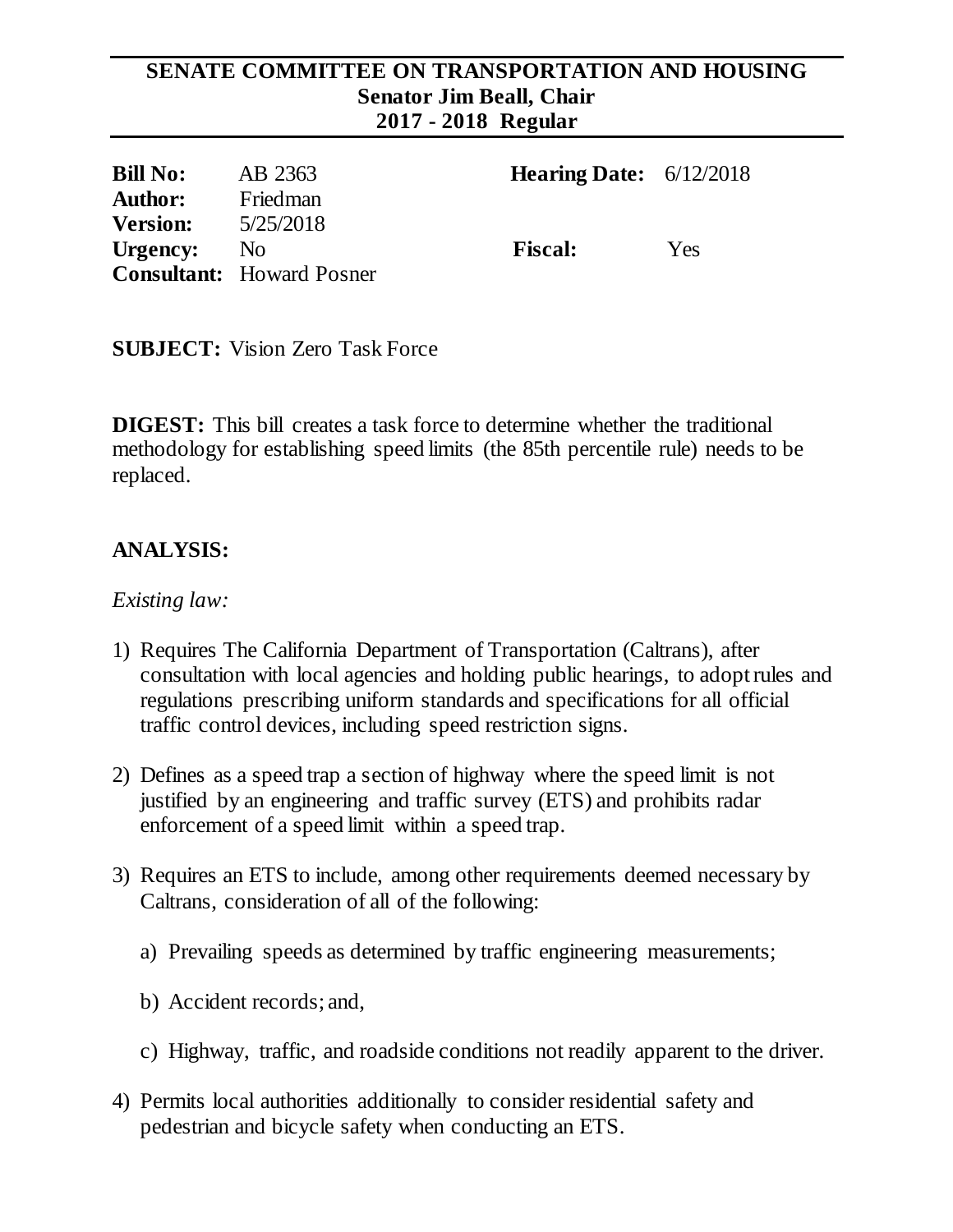### **This bill:**

- 1) Requires the Secretary of Transportation, on or before July 1, 2019, to establish and convene a "Vision Zero Task Force."
- 2) Requires the task force to include, but not be limited to, representatives from the Department of the California Highway Patrol (CHP), the University of California (UC) and other academic institutions, local governments, bicycle safety organizations, road safety organizations, and labor organizations.
- 3) Requires the task force to develop a structured, coordinated process for early engagement of all parties to develop policies to reduce traffic fatalities to zero.
- 4) Requires the Secretary of Transportation to prepare and submit a report of findings based on the Vision Zero Task Force's efforts to the appropriate policy and fiscal committees of the Legislature on or before January 1, 2020.
- 5) Requires the report to include, but not be limited to, a detailed analysis of the following issues:
	- a) The existing process for establishing speed limits, including a detailed discussion on where speed limits are allowed to deviate from the 85th percentile.
	- b) Existing policies on how to reduce speeds on local streets and roads.
	- c) A recommendation as to whether an alternative to the use of the 85th percentile as a method for determining speed limits should be considered, and if so, what alternatives should be looked at.
	- d) Engineering recommendations on how to increase vehicular, pedestrian, and bicycle safety.
	- e) Additional steps that can be taken to eliminate vehicular, pedestrian, and bicycle fatalities on the road.
	- f) Existing reports and analyses on calculating the 85th percentile at the local, state, national, and international level.
	- g) Usage of the 85th percentile in urban and rural settings.
	- h) How local bicycle and pedestrian plans affect the 85th percentile.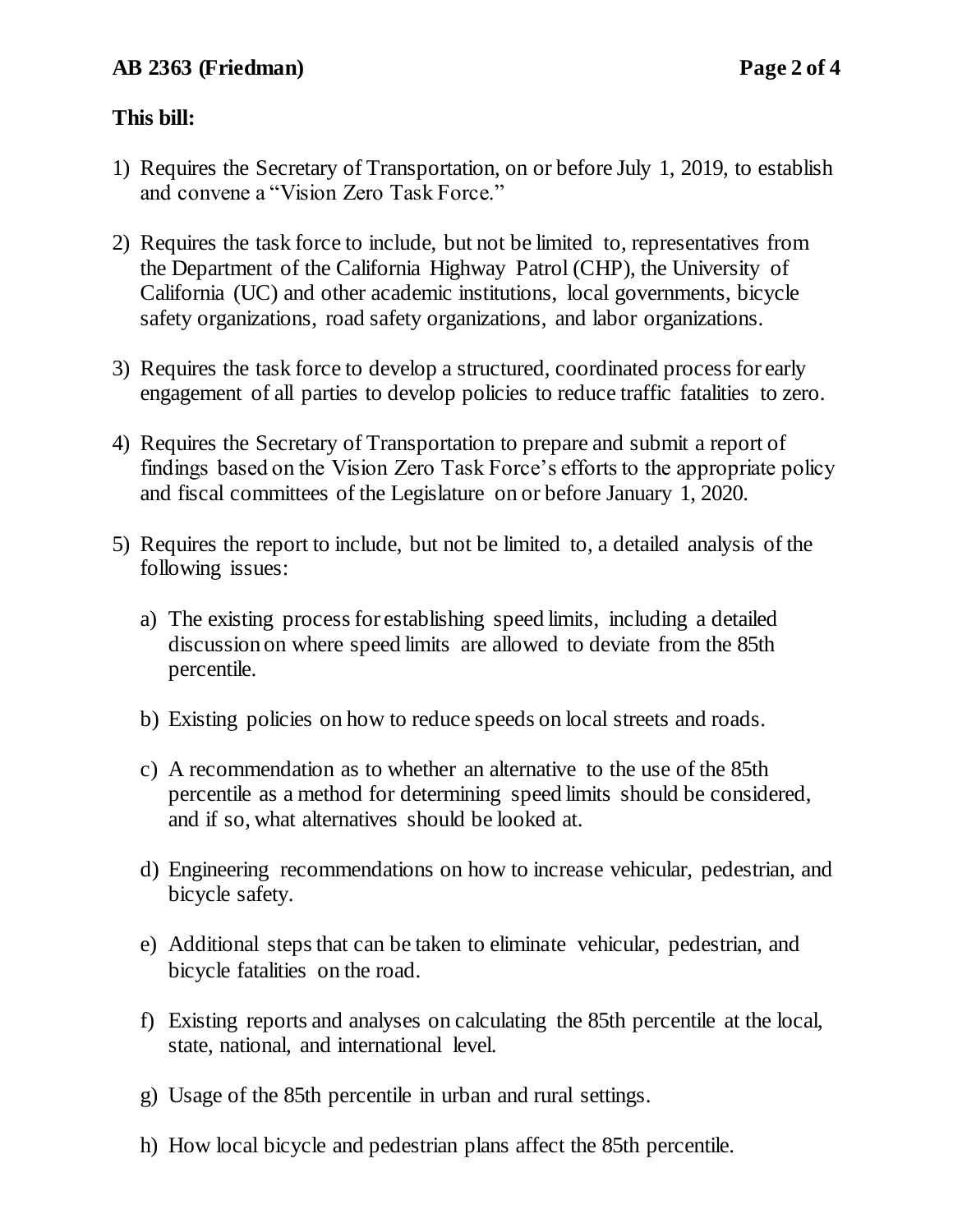6) Sunsets the bill's provisions on May 15, 2023.

### **COMMENTS**

- 1) *Author's Statement*. Speed is the single greatest determining factor in the severity of crashes. Higher vehicle speeds correlate to the increased likelihood of a crash occurring and its severity. Cities like Los Angeles have adopted plans to eliminate traffic deaths and curtail dangerous speeding is fundamental to that strategy. Cities must have the tools and authority to set safe speeds.
- 2) *How it currently works*. In California and elsewhere, speed limits are generally set in accordance with ETSs which measure prevailing vehicle speeds and establish the limit at or near the 85th percentile (meaning the speed 15% of motorists exceed, based on road design and average conditions). California uses the 85th percentile rule to set speed limits except in cases where the limit is set in state law, such as the 25 mph limit on residential streets and in school zones, or where an ETS shows that other safety-related factors suggest that a lower speed limit is warranted. These safety-related factors, as prescribed by law, include accident data; highway, traffic, and roadway conditions not readily apparent to the driver; residential density; and pedestrian and bicyclist safety. Arbitrarily lowering a speed limit does not usually result in vehicles driving at a slower speed, but instead results in more drivers violating the law and being subject to traffic citations. This is because drivers tend to drive as fast as seems safe based on the width and geometry of the road, and other factors.
- 3) *Time to take a second look?* Setting speed limits at the 85th percentile has a long history in California and throughout the nation and there is a wealth of data to support its propriety. However, many local governments have long chafed at what they perceive to be the rigidity of its application. They contend that as motorists drive faster, speed limits are required to be adjusted upwards, creating a self-reinforcing loop. Whether or not this is true, the gathering of transportation professionals to study speed limit issues can only serve to reexamine longstanding assumptions and recommend new strategies as may be needed.
- 4) *What's in a name?* Some observers have noted that naming the entity "The Vision Zero Task Force" might tend to predispose it to look for ways to reduce speed limits in more instances than might otherwise be justified. Vision Zero is the name of an international movement that seeks to eliminate all traffic fatalities and particularly strives to protect pedestrians and bicyclists. One